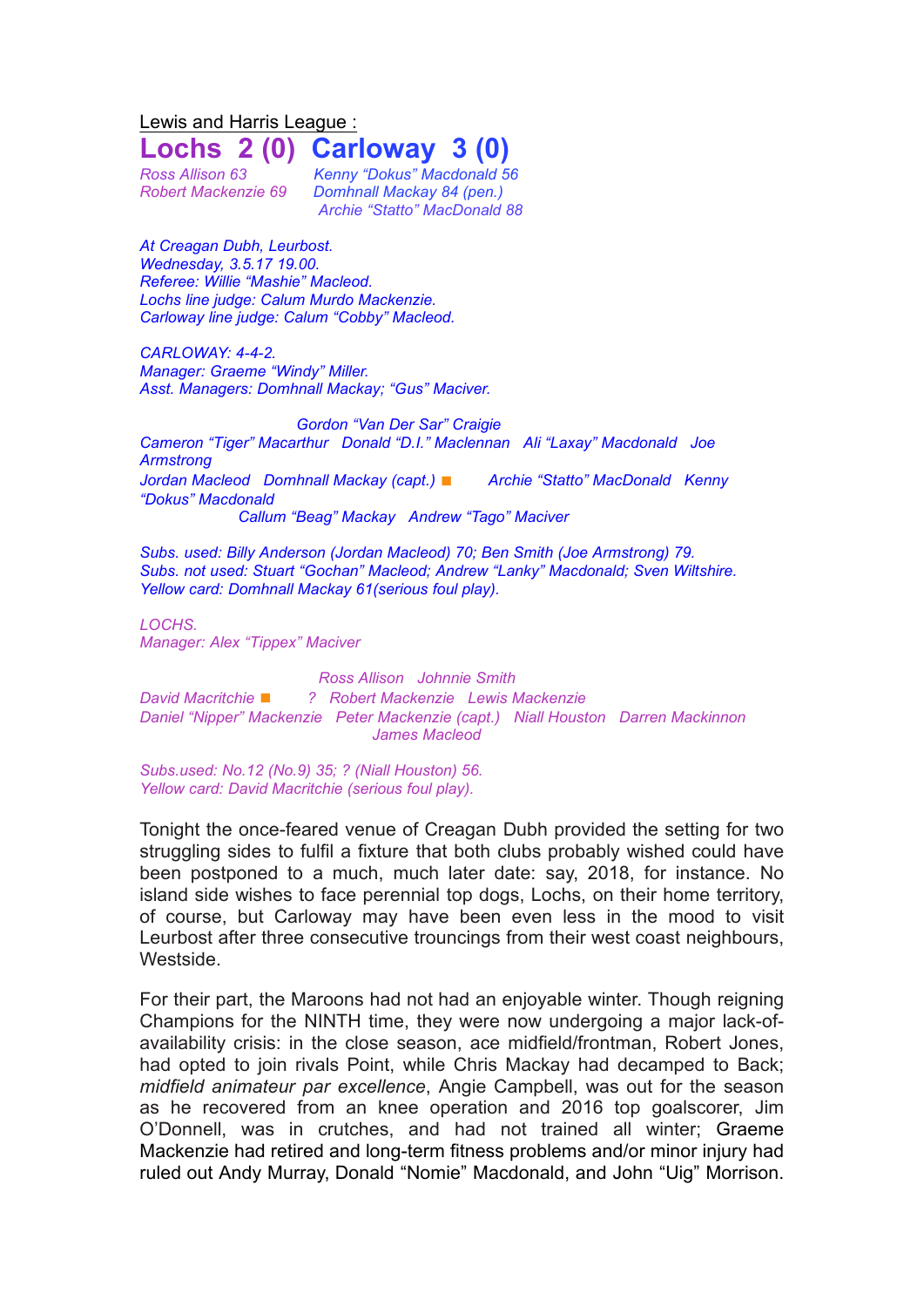Even worse, the man who holds it all together, the inspirational David Macmillan, was absent on holiday.

The only positive vibes emanating from the home dressing-room were that, after a year out, Johnnie Smith was back to lead the line, partnered by the recently-arrived Ross Allison from United. Also, Daniel "Nipper" Mackenzie, rumoured to have moved to Community, re-appeared in his old position at left-back, with ex-Ness S.C. star, Lewis Mackenzie, starting at right wing-half. Former Blues' great, Darren Mackinnon, scorer of the decisive penalty at Garrabost in September, 2012, which defeated Back 7-6 in the Coop Cup Final shoot-out and broke na Gormaich's trophy famine, appeared at rightback.

"Windy" once more moved the chess pieces around in search of a sound and creative midfield and attacking formation which might find the oppositions' nets more frequently. Andrew "Tago" Maciver, ebullient on Monday night, was drafted forward tonight to support Calum "Beag" Macleod wide with Cameron "Tiger" Macarthur recalled at right wing-back. The promising Jordan Macleod retained his post at right half/wing to test "Nipper" for pace, while Archie "Statto" MacDonald and Kenny "Dokus" Macdonald continued at left midfield and left half/wing respectively.

Regarding last season, the sides collided four times, two of those in finals. Last May in the League at Cnoc a' Choilich, Dan Crossley and "Tiger" were both suspended but Jake Allan had managed to give the Blues an early lead off a Calum "Beag" feed, but then goal-machine, Jim O'Donnell, had come to life and destroyed the home side with a tap-in and two beautifully-taken headers. This set the scene for a historic August night in the Carloway annals, with a first-ever Eilean an Fhraoich Cup win, in their SEVENTH final, strangely enough at the home of their opponents. After O'Donnell had equalized a first-half Angus Grant goal, na Gormaich went nap with a Graeme Mackenzie own goal, followed by Eachainn Miller and "Dokus" strikes, before Robert Mackenzie brought the show back down to earth, 2-4. Normality was restored just over a fortnight later when David Macritchie and David Macmillan settled affairs in a torrid 90 minutes of unarmed combat here. and in September there was further misery for Carloway at Goathill in the Moldova Cup Final when an O'Donnell brace (the Carloway boys must really hate the sight of this guy) and a third in added-on time from Niall Houston overcame an explosive Blues' opening in which "Dokus" struck in under two minutes.

A beautiful windless evening greeted a sizeable crowd tonight at Creagan Dubh - yes, sometimes there are nights like these in Lewis - and from the north side of the ground a splendid vista was offered across the loch as far as *Cailleach na Mointeach*. No sign of *Searrach Uisge,* though, or midges, but May must have arrived as a *cuthag* could be heard clearly nearby. Not that the Carloway back-line had a chance to admire their surroundings as Robert Mackenzie was immediately sent steaming clear through the middle inside "Tiger" and left of "D.I." to unleash a low thunderbolt from 20 metres which a hardly-warmed-up "Van Der Sar" did brilliantly to block low to his right. What a save!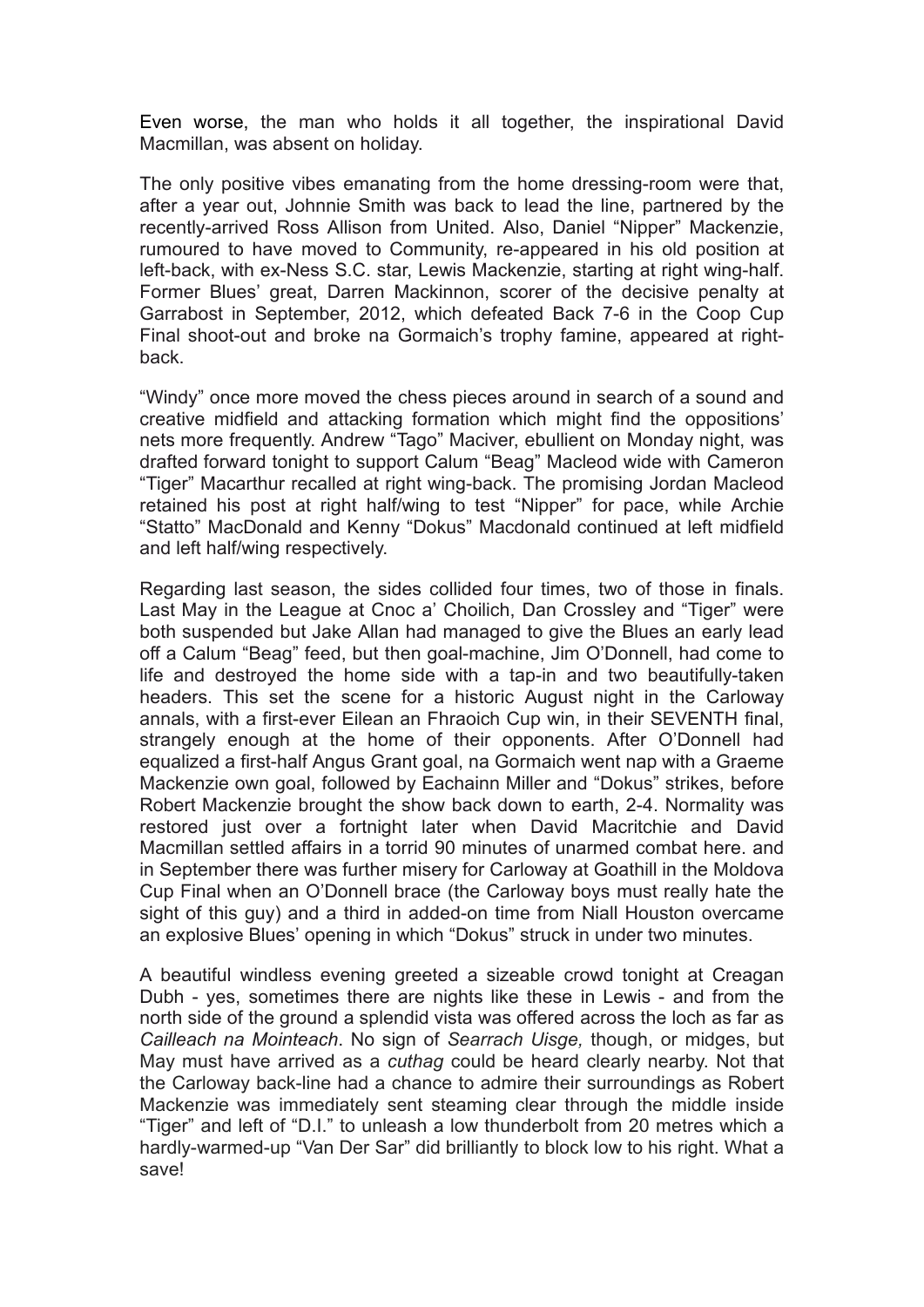However, this was to be one of the few moments of excitement in a first half in which both sides struggled to establish a creative cohesion and construct possible scoring opportunities. In 14 minutes a Mackay feed from the centre circle found "Dokus" 22 metres from goal towards the left of the box and he sped forward between Mackinnon and Mackenzie but Macleod was out like lightning to block him. The rebound gave "Dokus" a second chance and he sent a low right-foot side foot to the left of the scrambling keeper but Houston, arriving in the centre of goal, managed to boot it clear from 10 metres out. A minute later another Carloway move broke down and Robert Mackenzie, moving forwards from the Lochs right through the centre into the Carloway half, tried his luck with a powerful Ronnie Koeman-style right-footer but it flashed a metre outside Craigie's right-hand post.

In 22 minutes it was "Tago's" turn to move left into the space behind Mackinnon, who had been drawn forward to face "Dokus". The wing-man slipped the ball neatly past the back for the charging "Tago", but, again, Macleod read it and was out like lightning to block his attempt within the right corner of his box. "Tago" recovered to turn back and hook the ball to the left of the retreating goalkeeper but Macleod managed to get his left-hand to it and it spun outwards into the centre, where Callum "Beag" met the ball firsttime, but his low snap drive from 22 metres was pulled a couple of metres wide of the Lochs' right-hand post.

Seven minutes later, "Dokus" lurking in the centre, intercepted a Mackenzie clearance, moved forward at pace and delivered a right-foot drive from 22 metres, but Macleod had little trouble grasping it low to his left. Three minutes later, Lewis Mackenzie, just inside the Carloway half, out on the right touchline, turned in away from Armstrong, and from 35 metres cracked in a high curling ball towards Craigie, which dropped a metre *en route* before thudding against the centre of the bar. The ball then spun upwards and down again, leading to a mad scramble around the centre of the Blues' goal, 12 metres out, before "Van Der Sar" grabbed it.

## **Half-time: Lochs 0 Carloway 0**

The lack of shape and creativity on both sides must have disappointed both "Tippex" and "Windy". Neither side really deserved to be ahead, based on the paucity of chances which had appeared. If Robert Mac.'s attempt had gone in, it might have presaged a completely different 45 minutes. However. it was difficult to see any major change in the ranks which might have improved either team's prospects. More of the same was the order of the day and it was 56 minutes before a significant event altered the course of the game.

A Lochs attack was broken on the edge of the Carloway box by a headed "D.I." clearance, which was picked up by Callum "Beag" who progressed at speed throughout the centre into the Lochs half. He rode a crunching tackle to make 20 metres from goal, before checking and slipping a square ball left to "Dokus", unmarked on the left, in line with Macleod's right-hand post. The ace goal-scorer took a couple of paces forward before sending in the sweetest of low right-foot drives just inside the foot of Maroons' right-hand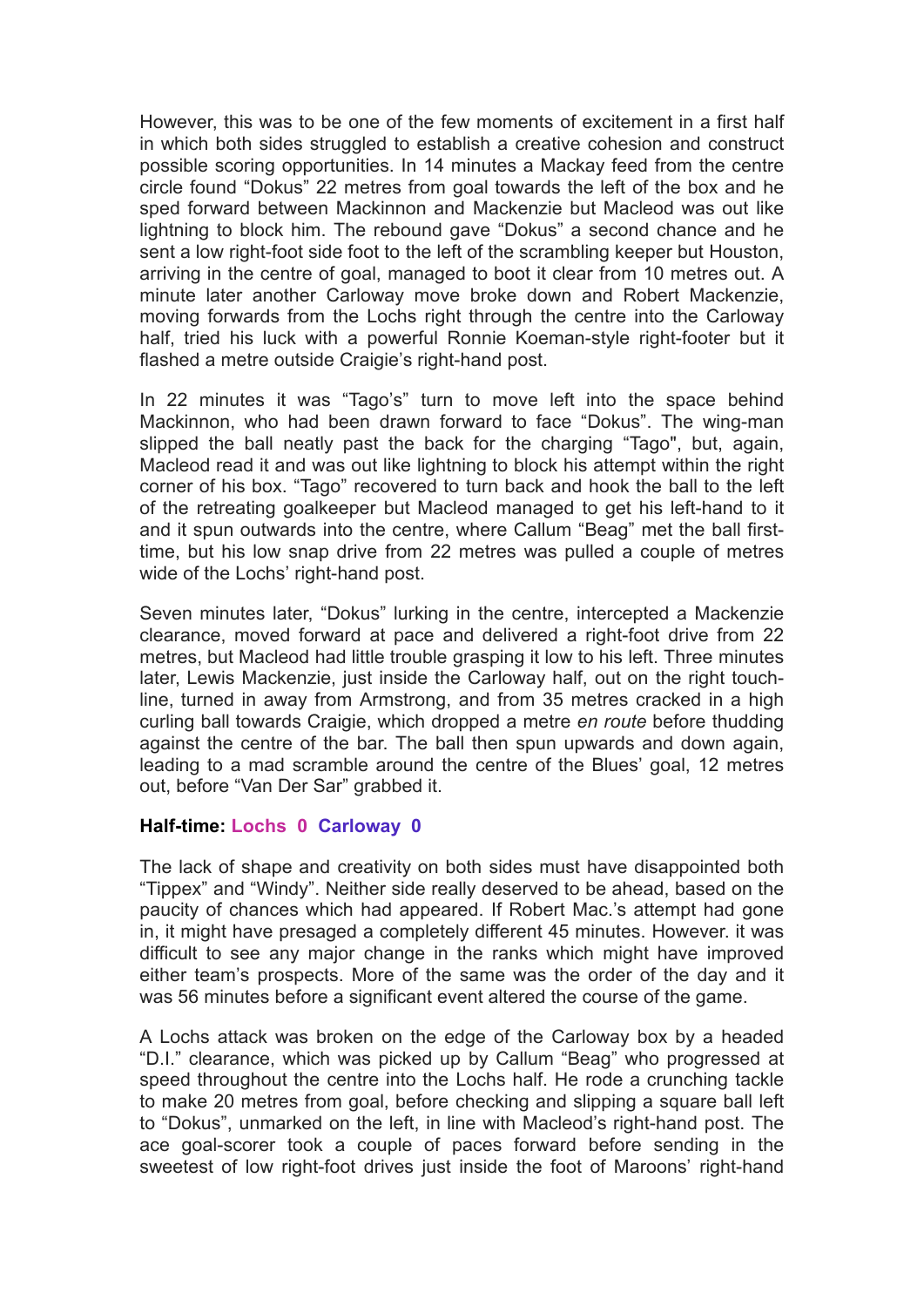post. A clinical finish which gave the best goalkeeper on the island no chance! (**0-1**).

Many in the crowd probably believed that was it – the Carloway squad started to behave as if it was, no doubt, judging by their closure of ranks, until an unlikely event arrived in the 63rd minute. A Peter Mackenzie clearance/forward pass from the left side of his box came whizzing straight forward and Allison gave chase into the Carloway half. No Blue seemed to wake up to the danger this posed until Craigie began a desperate race to his right to reach the slowing ball before the ex-United man. However, an unchallenged Allison got there just before him, inside the corner of Craigie's box and flicked a neat right-footer to the desperate "Van Der Sar's" left. The ball trundled goalwards and just managed to beat an arriving Armstrong's desperate efforts to cross the line by the near post (**1-1**).

Immediately, na Gormaich tried to respond, with "Statto", midway within the Leurbost half, finding "Dokus" diagonally to his left. The wing-man found the corner of the box, cut in right, then sent in a low right-footer, which Macleod got down well by his right-hand corner to push away for a corner.

Then the wheels fell off. A Lochs surge down the right saw Mackenzie make the corner flag, lose the ball, regain it, check back, then send a low diagonal inwards to Robert Mackenzie, standing all alone in a space as big as the Gobi Desert on the right edge of the box. As the Carloway midfielders frantically raced back to stifle him, the star midfielder wiped his brow a couple of times before sending a trademark right-foot rocket high into the left-hand corner of Craigie's goal (**2-1**).

Twenty minutes left on a chance-free night suggested that might be the final score as Carloway wobbled, undoubtedly kicking themselves for retreating subconsciously after "Dokus's" strike, supposing that Lochs tonight might never score at all, never mind twice.

In 72 minutes a corner on the Lochs right led to a Smith header, 16 metres out in the centre, whizzing a metre past the Blues' right-hand post. A moment later a break on the right capitalized further on Blues' uncertainty as Mackenzie cut in, 20 metres from the line, to whack a drive from the corner of the box, which cracked the far side of the bar and was cleared.

Then a master-stroke from "Windy" turned the tide. Na Gormaich opted for three at the back as Smith replaced Armstrong and entered midfield. Immediately, a curious incident restored parity. A surge through the middle saw "Statto" receive the ball moving leftwards, down the side of the Maroons' box. A double assault seemed to sandwich him and he went down. Free-kick! No problem. However, as the players assumed thecustomary positions, it suddenly became clear that the referee had had another look and decided the "offence" took place within the area and handed the ball to Mackay. There did not seem to be any protest, and Mackay stepped up to thunder the ball low to Macleod's right, the keeper guessing right but desperately unlucky as its power took it through his heavy touch and home (**2-2**).